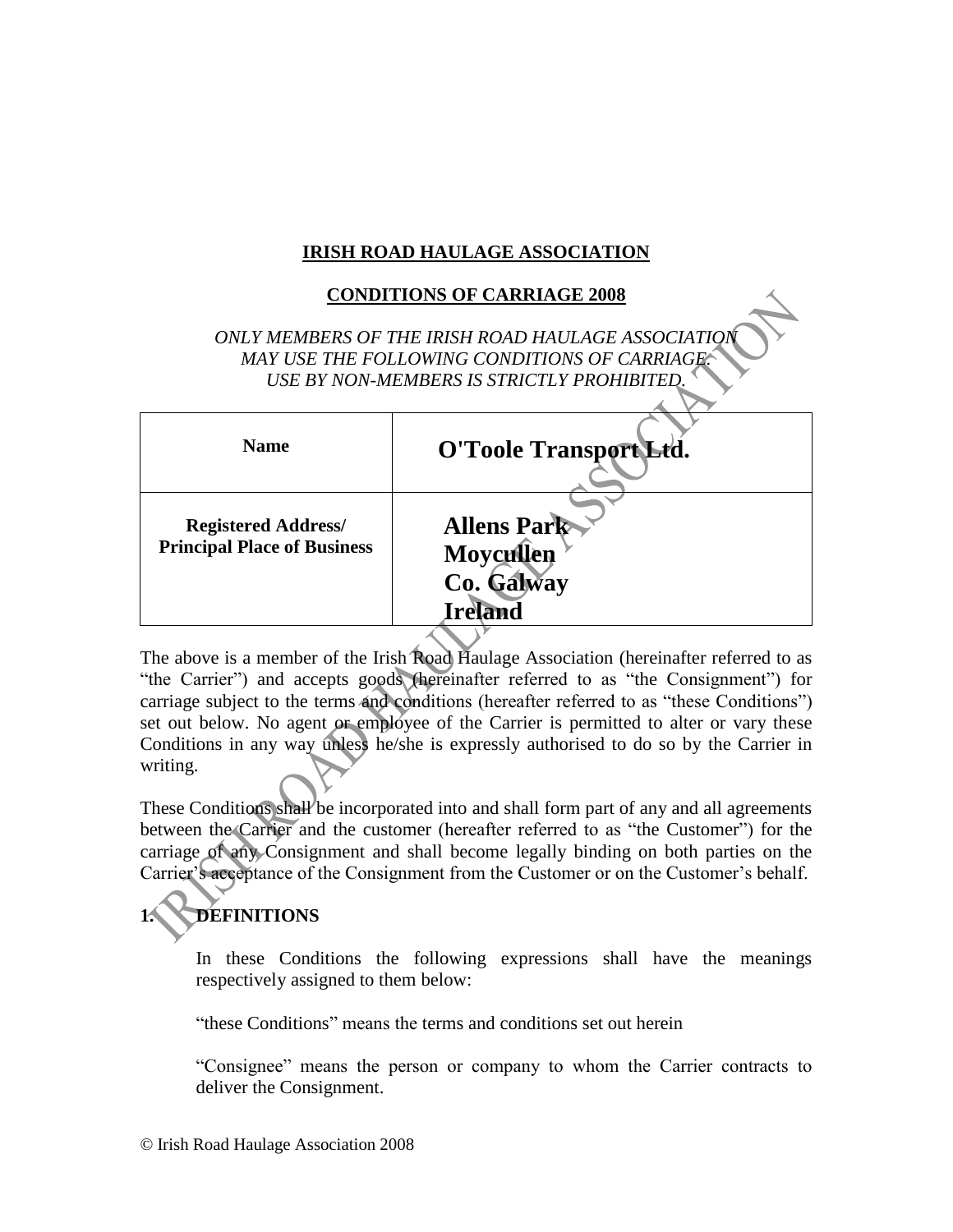"Consignment" shall mean goods, whether a single item or in bulk or contained in one parcel, package or container, as the case may be, or any number of separate items, parcels, packages or containers sent at one time in one load or for the Customer from one address to one address.

"Consignor" means the person or company to whom the Carrier contracts to pick up the Consignment from.

"Contract" shall mean the contract of carriage between the Customer and the Carrier, incorporating these Conditions.

"Customer" shall mean the customer who contracts for the services of the Carrier.

"Dangerous Goods" shall have the meaning of assigned to it in the Carriage of Dangerous Goods by Road Act, 1998.

## **2. CARRIER IS NOT A COMMON CARRIER.**

The Carrier is not a common carrier and will accept goods for carriage only on these conditions.

## **3. PARTIES AND SUB-CONTRACTING.**

- (1) Where the Customer is not the owner of some or all of the goods in any Consignment he shall be deemed for all purposes to be the agent of the owner or owners of such goods.
- (2) The Carrier may sub-contract the services of any other carrier for the purpose of fulfilling its obligations under the Contract in whole or in part. Any such other carrier shall have the like power to sub-contract on like terms.
- (3) The Carrier enters into the Contract for and on behalf of himself and his servants, agents and sub-contractors referred to in subsection (2) above and their respective sub-contractors and every reference in these Conditions to the 'Carrier' shall be deemed to include every other such carrier, servant, agent and sub-contractor with the intention that they shall have the benefit of the Contract and collectively and together with the Carrier shall be under no greater liability whatsoever to the Customer or anyone claiming through him than that of the Carrier under the Contract.
- (4) Notwithstanding paragraph (3) of this Condition the carriage of any Consignment by rail, sea, inland waterway or air is arranged by the Carrier as agent of the Customer and shall be subject to the terms and conditions of the rail, shipping, inland waterway or air carrier contracted to carry the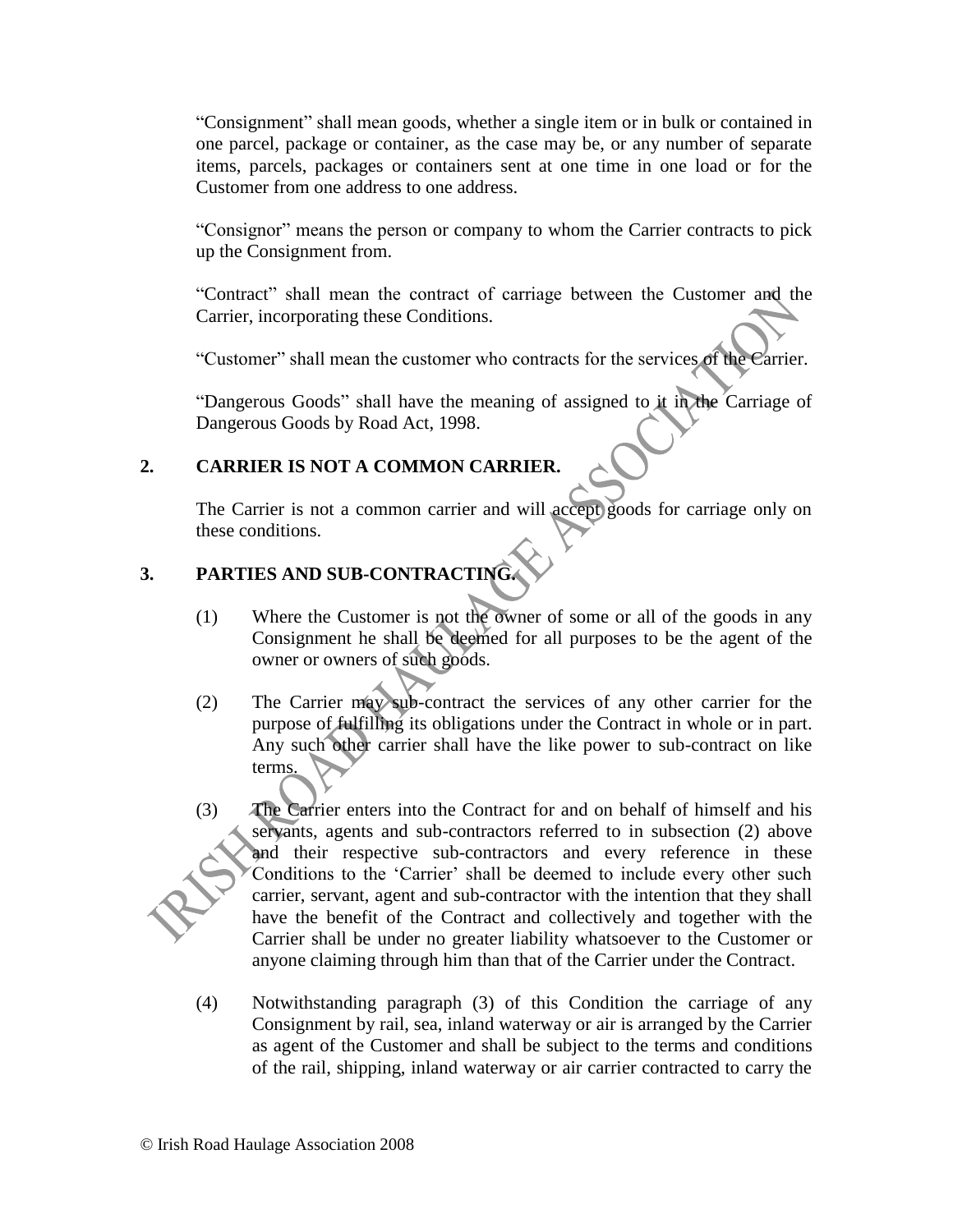Consignment. The Carrier shall be under no liability whatever to whomsoever and howsoever arising in respect of such carriage.

(5) The Carrier confirms that it is in possession of a current national road haulage operator's licence and/or international road haulage operator's licence (depending on which is required for carriage of the Consignment) granted under the Road Traffic and Transport Act 2006.

### **4. DANGEROUS GOODS**

- (1) If the Carrier agrees to accept Dangerous Goods for carriage, the Customer must ensure that such goods be accompanied by a full and detailed declaration as to their nature and contents and all documentation, labeling and marking required by law and in particular as required under Section 11 of the Carriage of Dangerous Goods by Road Act, 1998 and Regulations 17, 18 and 19 of the Carriage of Dangerous Goods by Road Regulations, 2007.
- (2) The Customer shall provide the Carrier, in a timely manner, with all documentation required by law and in particular by the Carriage of Dangerous Goods by Road Act, 1998 and any regulations made thereunder, in connection with the carriage of any Dangerous Goods before transit of such goods.
- (3) The Dangerous Goods must be properly and safely packed in accordance with Regulation 33 of the Carriage of Dangerous Goods by Road Regulations, 2007 and any subsequent amendments and in accordance with any other requirements under law.
- (4) The Customer warrants that the carriage of the Dangerous Goods is permitted by law and that it has complied with all relevant requirements under law relating to the carriage of Dangerous Goods and that it has disclosed all relevant information relating to the carriage of the Dangerous Goods to the Carrier.

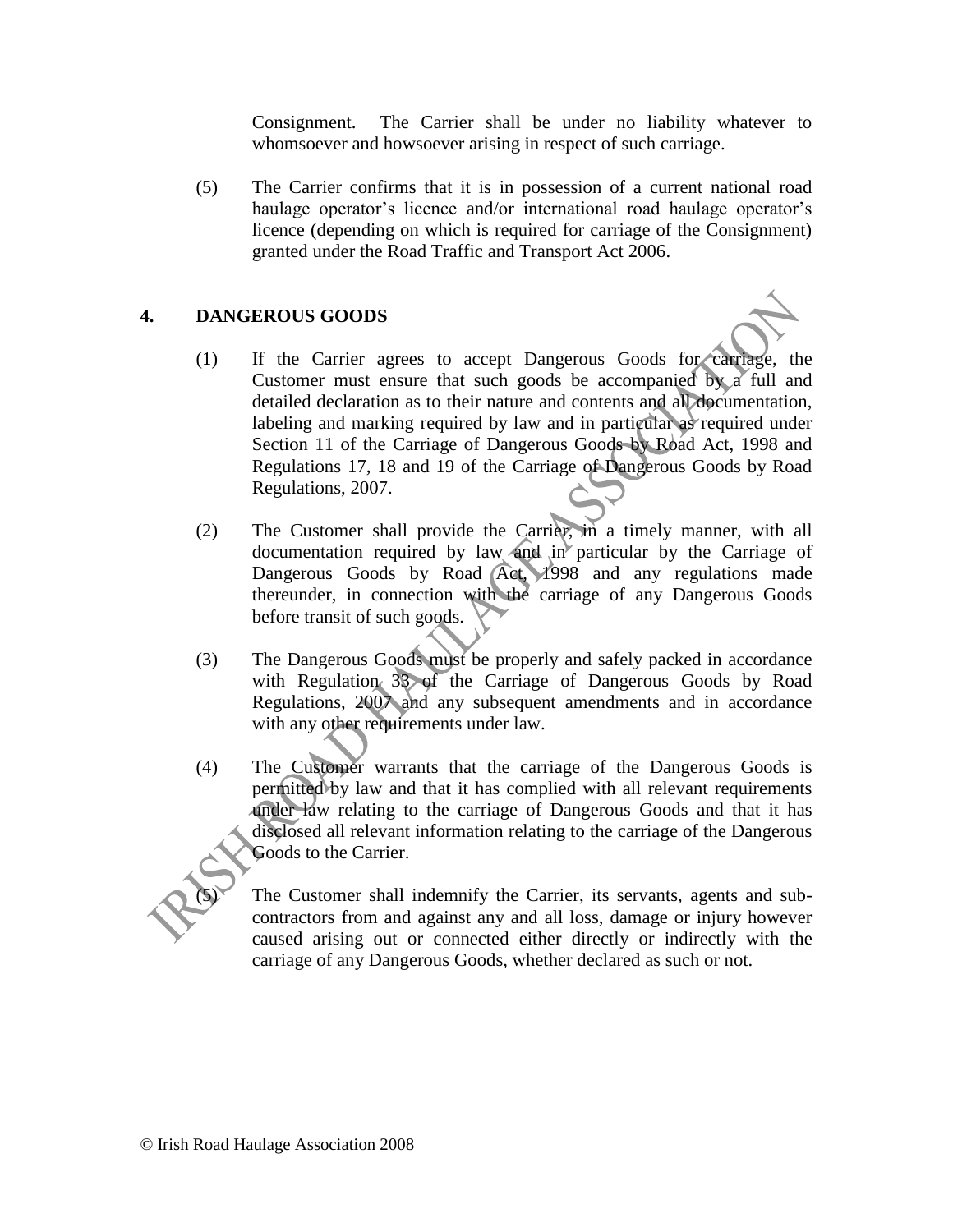#### **5. LOADING AND UNLOADING**

Unless otherwise agreed in writing:

- (1) The Carrier shall not be under any obligation to provide any plant, power, or labour or other facilities (other than the normal loading and unloading facilities of the vehicle being used to transport the Consignment) in connection with the loading or unloading of any Consignment.
- (2) The Customer warrants and undertakes that any appliances or facilities required for loading or unloading the Consignment which are not carried by the vehicle being used to transport the Consignment will be provided at the Customer's expense by the Customer or by a third party on the Customer's behalf. Such goods shall be accepted by the Carrier for carriage only on condition that the Customer has duly ascertained from the Consignee that such appliances or facilities are available at the Consignment's destination.
- (3) Where the Carrier is called upon to load or unload any Consignment requiring the use of special appliances or facilities the Carrier shall be under no liability whatsoever to the Customer for any damage howsoever caused, whether caused by the negligence of the Carrier, its employees, servants, agents, successors in title or assigns or not, and the Customer shall indemnify the Carrier against any claim or demand arising out of or connected either directly or indirectly with such damage.
- (4) The Carrier shall not be required to provide loading or unloading services at locations outside of the Customer's usual place of collection or delivery or render assistance in the loading or unloading of any Consignment and if any such service or assistance is provided by any employee, servant or agent of the Carrier such service or assistance shall be deemed given at the sole risk of the Customer, who will keep the Carrier indemnified against any and all costs, losses, liabilities, claims or demands arising out of or connected either directly or indirectly with the rendering of such service or assistance.
- (5) The Carrier or its employees, servants or agents shall decide at their sole discretion whether safe and adequate access for loading or unloading exists at the place of collection or delivery. If the Customer or any employee, servant or agent of the Customer or the Consignee, or any other party acting in any authority other than that of the Carrier, requires the Consignment to be placed in the vehicle intended to transport the Consignment otherwise than at the discretion of the Carrier damage to that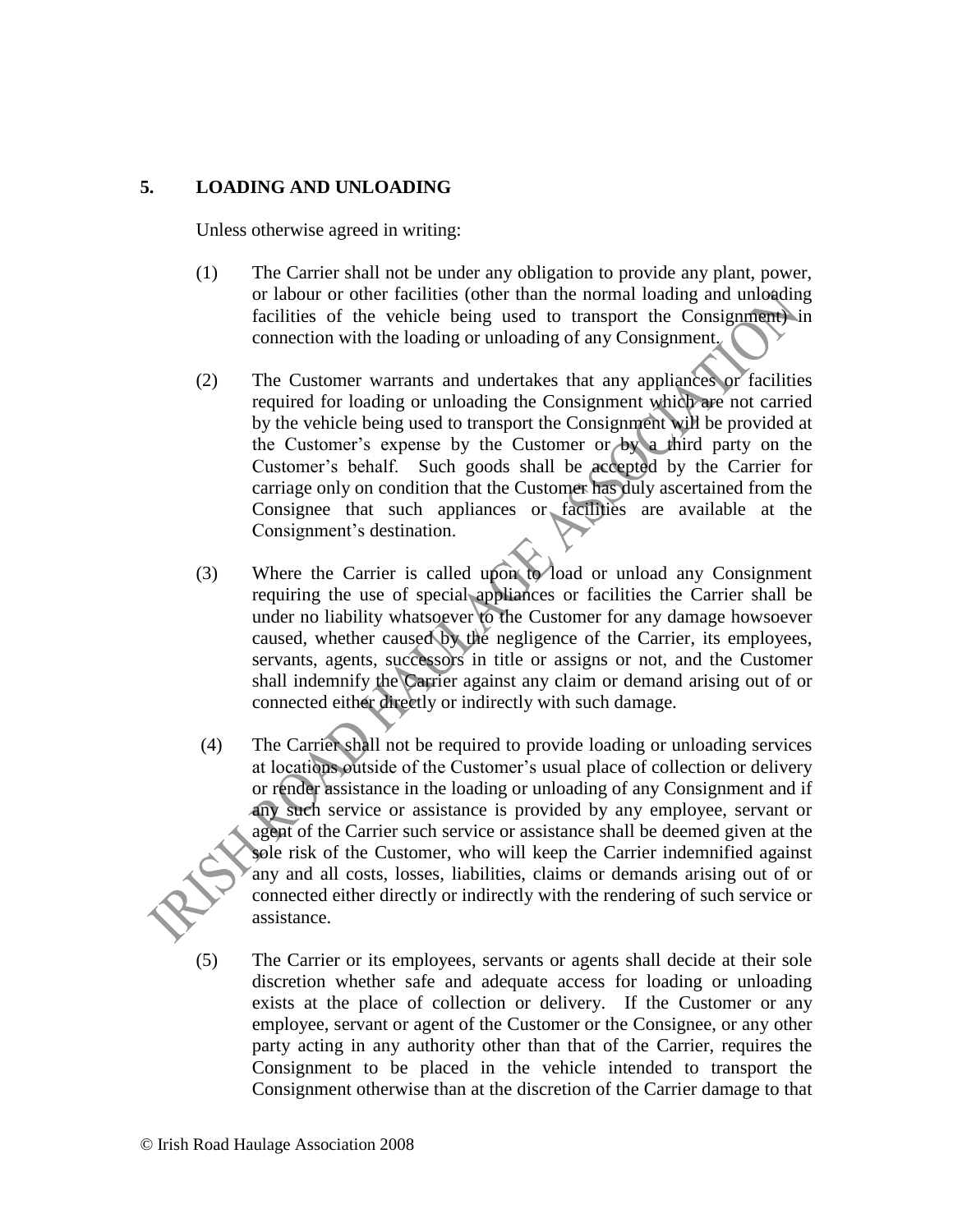vehicle and the Consignment shall be at the sole risk of the Customer, and the Customer shall keep the Carrier indemnified against any claim or demand for any cost, loss or damage howsoever caused arising out of such loading or unloading, subject in all cases to the right of the Carrier to refuse to permit the loading or unloading of the Consignment if it so considers it advisable.

### **6. CONSIGNMENT NOTES**

- (1) The Carrier shall, if so required, sign a consignment note or similar document prepared by the Customer or by a third party on the Customer's behalf acknowledging receipt of the Consignment but notwithstanding any statements contained therein that document shall not be evidence of the condition or of the correctness of the declared nature, quantity, or weight of the Consignment at the time it is received by the Carrier unless the Carrier or its representative has been permitted to and facilitated in verifying such nature, quantity or weight prior to the loading of the Consignment on the vehicle being used to transport the Consignment.
- (2) In the event of any dispute arising between the parties the Customer shall be solely responsible for proving that the Consignment was of the nature, quantity or weight declared in the relevant document at the time it was received by the Carrier.

#### **7. TRANSIT**

- (1) Subject to these Conditions the obligations and responsibilities of the Carrier, its employees, servants or agents in relation to any Consignment shall subsist only while such Consignment is in transit.
- (2) Transit shall commence when the Carrier takes full and unfettered possession of the Consignment whether at the point of collection or at the Carrier's premises.

Transit shall (unless otherwise previously determined) end when the Consignment is presented at the usual place of delivery at the Consignee's address within customary cargtage hours, provided that:-

(a) if in the Carrier's opinion no safe and adequate access or no adequate unloading facilities exist at that place of delivery then transit shall be deemed to end at the expiry of one clear day after notice in writing (or by telephone if so previously agreed in writing) of the arrival of the Consignment at the Carrier's premises has been sent to the Consignee; and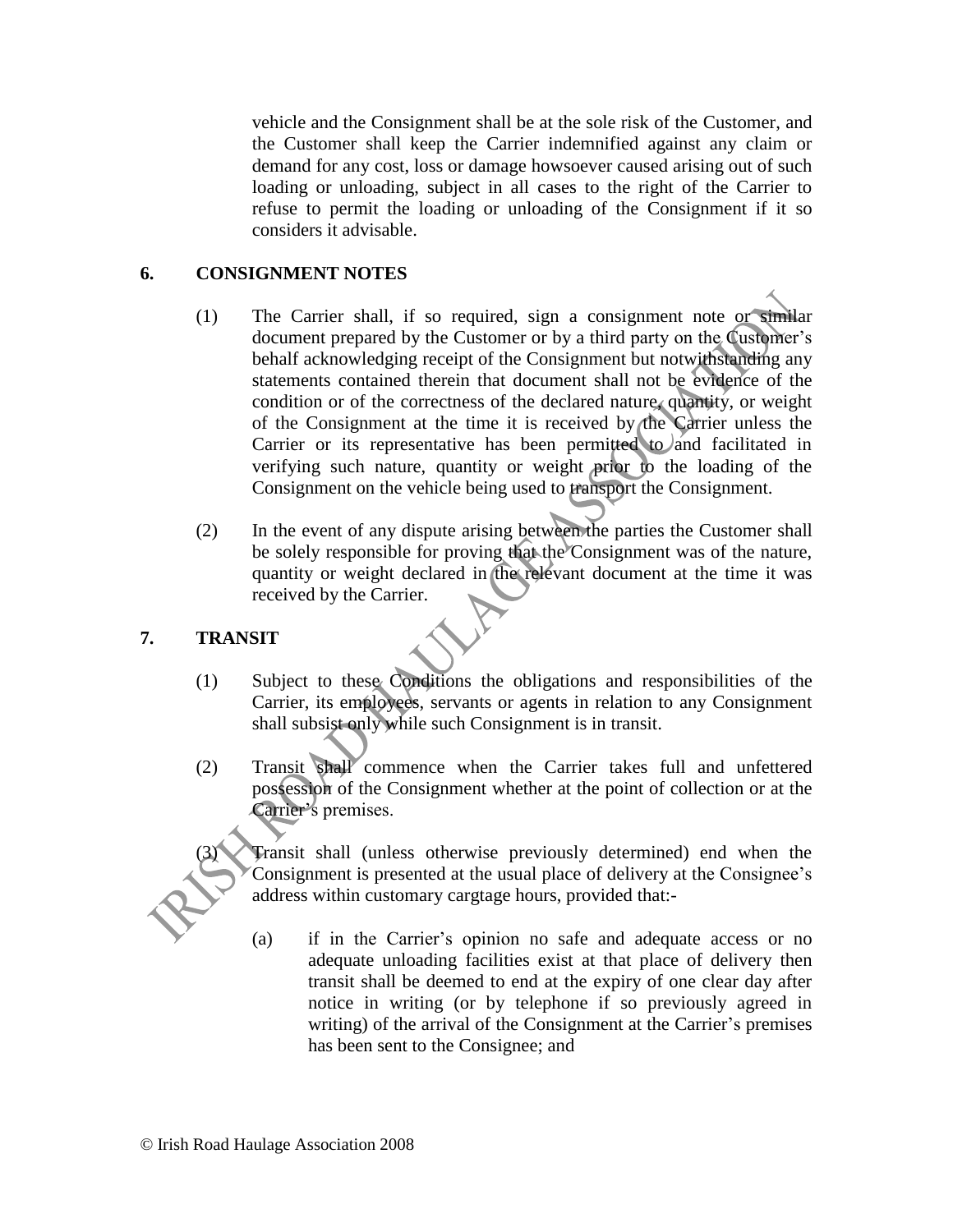(b) when for any other reason whatsoever a Consignment cannot be delivered or when a Consignment is held by the Carrier 'to await order' or 'to be kept until called for' or upon any like instructions and such instructions are not provided within a reasonable period of time or the Consignment is not called for and removed within a reasonable period of time, then transit shall be deemed to end.

#### **8. UNDELIVERED OR UNCLAIMED GOODS**

Where the Carrier is unable for whatever reason to deliver a Consignment to the Consignee or where by virtue of the proviso to Condition 7(3) hereof, transit shall be deemed to have ended the Carrier may proceed to sell the Consignment. Payment or tender of the proceeds of any such sale (after deductions of all charges and expenses reasonably incurred in relation thereto and all outstanding charges of the Carrier in relation to the carriage, storage or otherwise of the Consignment) to the Customer shall (without prejudice to any claim or right which either party may have against the other pursuant to the Contract) discharge the Carrier from any and all liability whatsoever in respect of such Consignment, inclusive of its carriage and storage, provided that:-

- (a) the Carrier shall take reasonable steps to obtain a fair value for the Consignment; and
- (b) the power of sale shall not be exercised where the name and address of the Consignor or the Consignee is known unless the Carrier shall have done what is reasonable in the dircumstances to give notice to the Consignor or Consignee and the goods may be sold unless within the time specified in such notice, being a reasonable time in the circumstances from the giving of such a notice, the goods are collected or instructions are given for their disposal.

## **9. CARRIER'S CHARGES**

 $(1)$  The Carrier's charges for carriage shall be payable by the Customer, within thirty (30) days of the date of the Carrier's invoice, without prejudice to the Carrier's rights against the Consignee or any other person provided that when the Consignment is consigned 'carriage forward**'** the Customer shall not be required to pay such charges unless the Consignee fails to pay after a reasonable demand has been made by the Carrier for payment thereof.

(2) Charges shall be payable when due without reduction or deferment on account of any claim, counterclaim or set-off. The Carrier shall be entitled to interest at 2% above the EURIBOR prevailing at the date of the Carrier's invoice or account, calculated on a daily basis on all amounts due to the Carrier.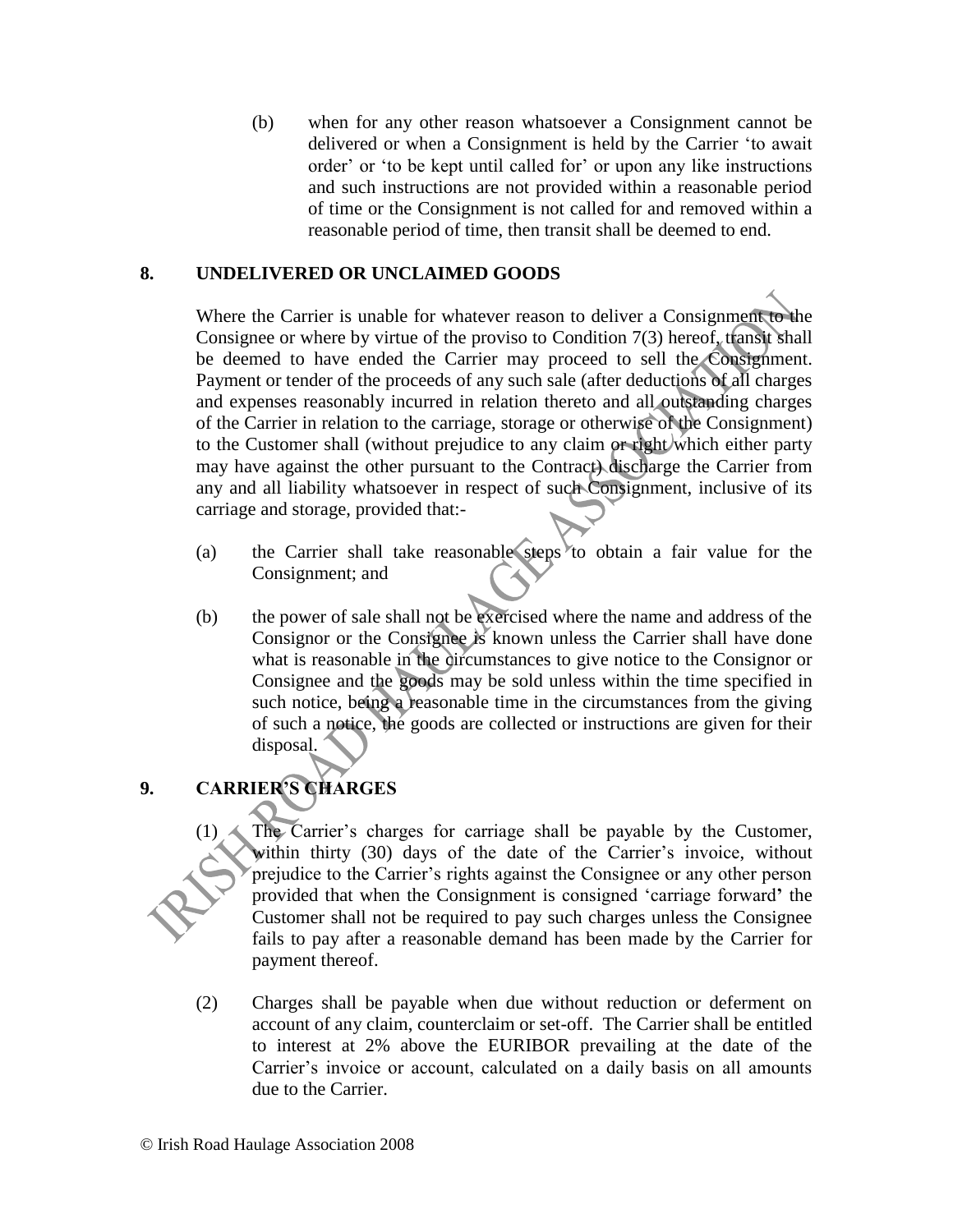- (3) Except where the quotation states otherwise all quotations based on a tonnage rate shall apply to the gross weight, unless the goods exceed 80 cubic feet in measurement per ton weight, in which case the tonnage rate shall be computed upon and apply to each measurement of 80 cubic feet or any part thereof.
- (4) A claim or counterclaim shall not be made the reason for deferring or withholding payment of monies payable, or liabilities incurred, to the Carrier.

## **10. TIME LIMIT FOR CLAIMS**

- (1) The Carrier shall not be liable:-
	- (a) for damage to the whole or any part of the Consignment, or physical loss, deviation, mis-delivery, delay or detention where the Consignee has acknowledged (by signing a delivery note or otherwise) upon delivery that the Consignment has been received in good condition, and failing such acknowledgement unless the Carrier is advised thereof in writing within three (3) calendar days and a claim in respect thereof made in writing within fourteen (14) calendar days after the termination of transit;
	- (b) for any other loss unless the Carrier is advised of the loss or nondelivery in writing (other than upon a consignment note or delivery document) within twenty eight (28) calendar days and the claim is made in writing within forty two (42) calendar days after the commencement of transit
- (2) The Carrier shall in any event be discharged from all liability whatsoever and howsoever arising in respect of the Consignment unless court proceedings are issued within six months of the date when transit commenced.

In the computation of time where any period provided by these Conditions is seven days or less, Saturdays, Sundays and all statutory public holidays shall be excluded.

## **11. LIABILITY FOR LOSS AND DAMAGE**

(1) The terms set out in paragraph (2) of this Condition shall be applicable unless, before the transit commences, the Customer has agreed in writing that the Carrier shall not be liable for any loss or mis-delivery of or damage to or in connection with the Consignment however or whenever caused and whether or not caused or contributed to directly or indirectly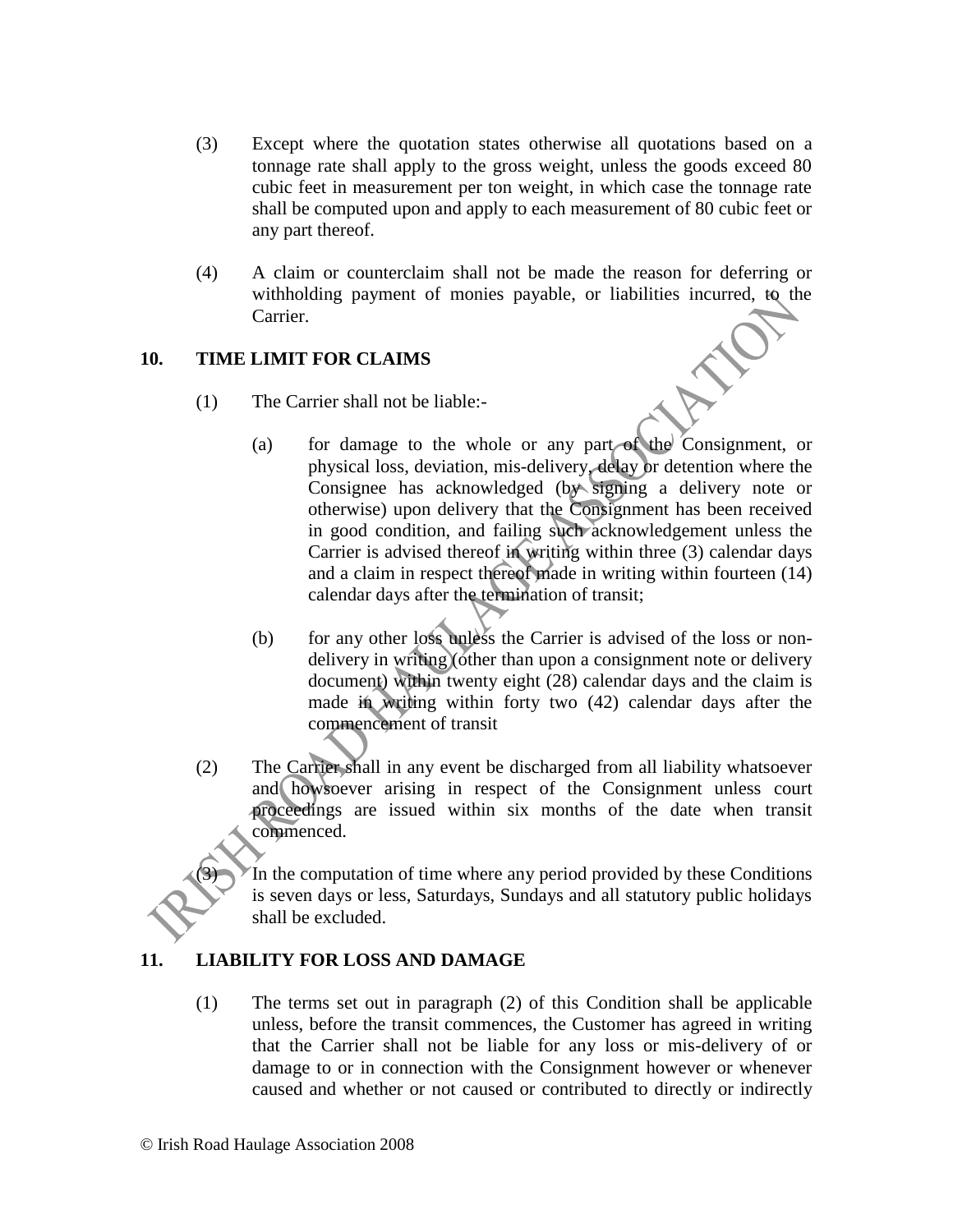by any act, omission, neglect, default or other wrongdoing on the part of the Carrier, its servants, agents or sub-contractors.

- (2) Subject to these conditions the Carrier shall be liable for any loss, or misdelivery of or damages to the Consignment occasioned during transit unless such loss, misdelivery or damage has arisen from:-
	- (a) an act of God;
	- (b) any consequences of war, invasion, act of foreign enemy, hostilities (whether war or not), civil war, rebellion, insurrection, terrorist act, military or usurped power, confiscation, requisition, destruction of, or damage to property by or under the order of any government or public or local authority;
	- (c) seizure or forfeiture under legal process;
	- (d) act or omission misrepresentation or misstatement of the Customer or owner of the Consignment or of the employees, servants or agents of either;
	- (e) inherent liability to wastage in bulk or weight, faulty design, latent defect or inherent defect, vice or natural deterioration of the Consignment;
	- (f) insufficient or improper packing or (where the Carrier has not supervised the loading of the Consignment) loading;
	- (g) insufficient or improper labeling or addressing;
	- (h) riots, civil commotion, strikes, lockouts, industrial disputes, general or partial stoppage of restraint of labour from whatever cause;



any breach by the Customer of these Conditions including where the Consignee has not taken any Consignment or has made available for collection or accepted delivery of any such Consignment within a reasonable time after Consignment has been tendered;

(j) where goods which have been loaded into or onto a container or other unit load instrument and sealed by the Consignor or Customer and received as such by the Carrier and entered at the usual place of delivery at the Consignee's first address with the seal unbroken and the Carrier has not broken the seal.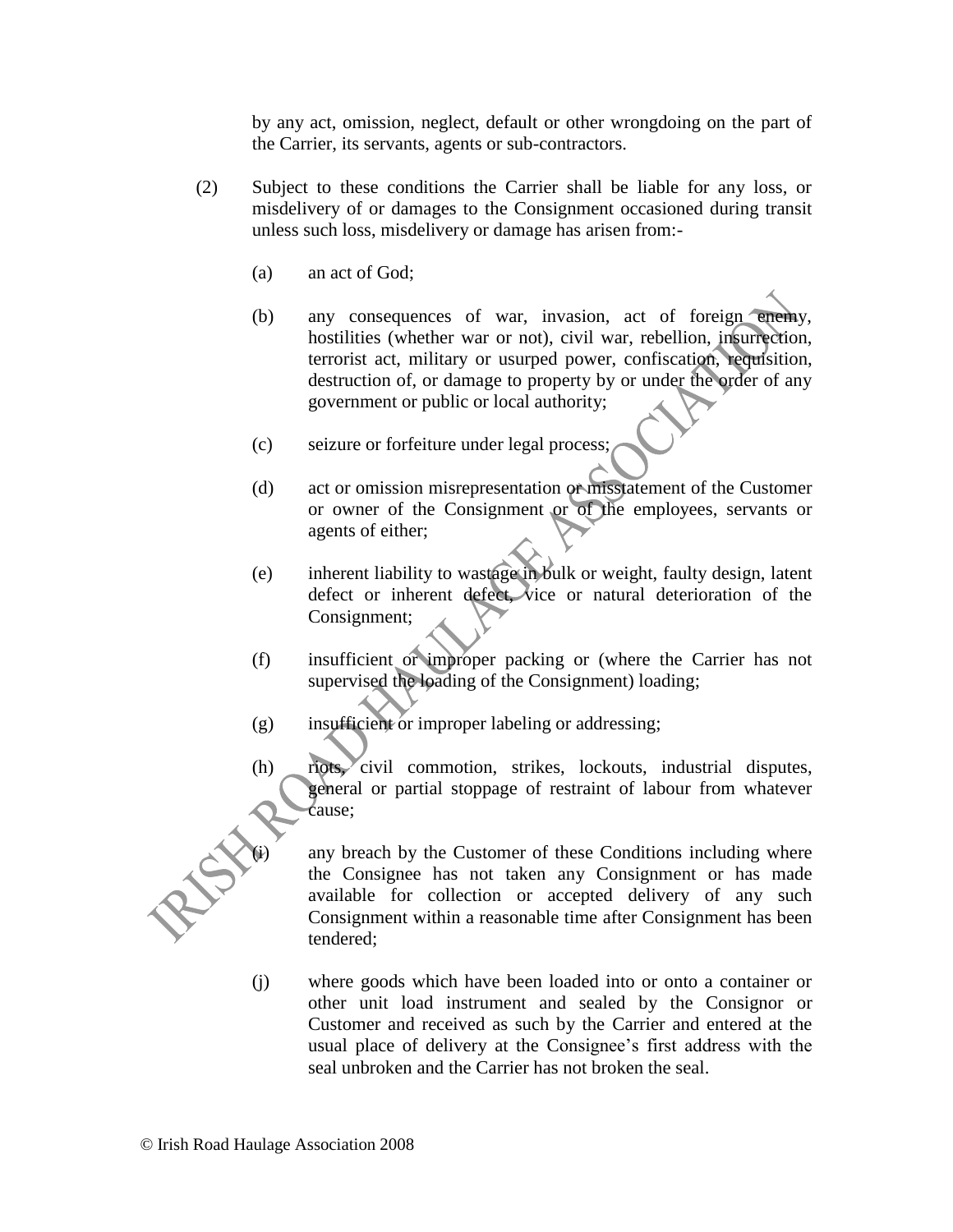- (3) Where the Carrier or its employees, servants, or agents have been afforded with no opportunity to verify the quantity of the Consignment upon loading the Carrier shall in no event be responsible or liable to the Customer in respect of any alleged shortage in the Consignment upon delivery.
- (4) In no event shall the Carrier be liable to the Customer for delay in delivery due to any matter beyond the Carrier's control, including without limitation the matters referred to in sub-paragraphs  $(2)(a)$  and  $(b)$  of this Clause 11.

## **12. LIMITATION OF LIABILITY**

- (1) Except as otherwise provided in these Conditions, the liability of the Carrier in respect of claims for physical loss, mis-delivery of or damage to goods comprising the Consignment, however arising, shall in all circumstances be limited to the lesser of:
	- (a) the value of the goods actually lost, mis-delivered or damaged; or
	- (b) the cost of repairing any damage or of reconditioning the goods; or
	- (c) a sum calculated at the rate of one thousand eight hundred Euro  $(61,800)$  per tonne on the gross weight of the goods actually lost, misdelivered or damaged;

and the value of the goods actually lost, mis-delivered or damaged shall be taken to be their invoice value if they have been sold to a third party and shall otherwise be taken to be the replacement cost thereof to their owner at the commencement of transit, and in all cases shall be taken to include any customs and excise duties or taxes payable in respect of those goods.

- (2) Where the loss, damage or mis-delivery however sustained is in respect of part of a Consignment the liability of the Carrier shall be limited to the proportion of the sum ascertained in accordance with paragraph (1) of this Condition which the actual value of that part of the Consignment bears to the actual value of the whole of the Consignment.
	- The liability of the Carrier in respect of claims for any other loss whatsoever (including indirect or consequential loss or damage and loss of market), and howsoever arising in connection with the Consignment, shall not exceed the amount of carriage charges in respect of the Consignment or the amount of the claimant's proved loss, whichever is the lesser, unless: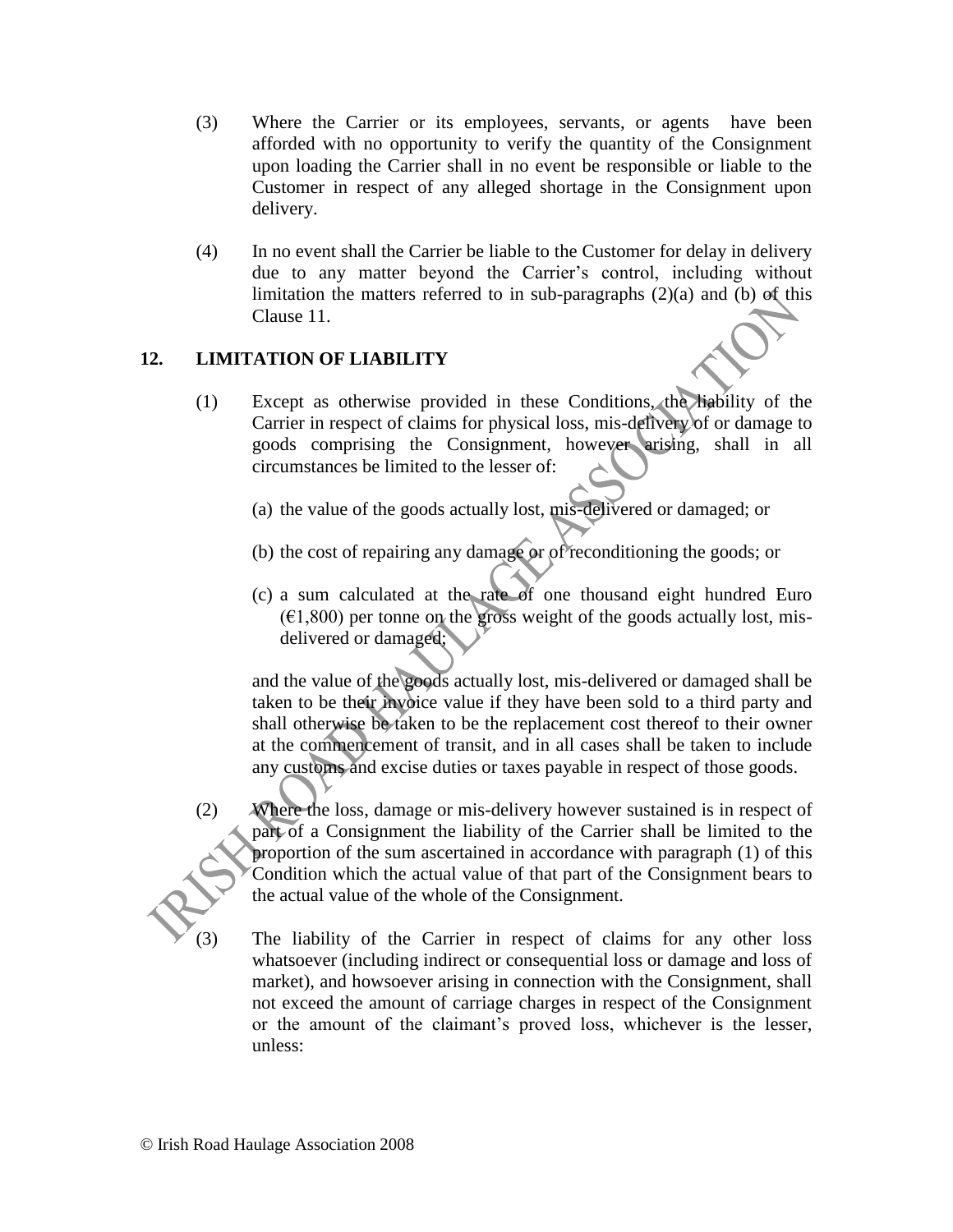- (a) at the time of entering into the Contract with the Carrier the Customer declares to the Carrier a special interest in delivery in the event of physical loss mis-delivery or damage or of an agreed time limit being exceeded and agrees to pay a surcharge calculated on the amount of the interest, and
- (b) at least 7 days prior to the commencement of transit the Customer has delivered to the Carrier written confirmation of the special interest, agreed time limit and amount of the interest.

#### **13. GENERAL LIEN**

- (1) The Carrier shall have a general lien against the Customer, where the Customer is the owner of or has any proprietary interest in any Consignment, for any monies whatsoever due from the Customer to the Carrier. If any lien is not satisfied within sixty (60) days the Carrier may at its absolute discretion sell the Consignment or part thereof as agents for the Customer and apply the proceeds towards the monies due and the expense of the retention, insurance and sale, and shall upon accounting to the Customer for any balance remaining, be discharged from all liability whatsoever in respect of the Consignment.
- (2) Where the Customer is not the owner of or has any proprietary interest in the Consignment, the Carrier shall have a particular lien against the said owner, allowing the Carrier to retain possession of, but not to dispose of, the Consignment against monies due from the Customer in respect of the Consignment.

## **14. UNREASONABLE DETENTION**

The Customer shall be liable for the costs associated with the detention of vehicles, containers, trailers, equipment and any other goods by the Customer or Consignee or any of their employees, servants or agents where such detention is unreasonable in the Carrier's opinion, but the Carrier's rights against any third party in respect thereof shall remain unaffected. To the extent that any such detention occurs at the premises of the Customer or of the Consignor or Consignee, the Customer shall be liable for demurrage at the Carrier's current rate of demurrage for the period during which such detention continues.

#### **15. USE OF FORMS**

The use of Customer's own contract forms, purchase orders, invoices or other forms or documents shall not derogate from or add to these Conditions but shall be deemed to be supplemental thereto. For the avoidance of doubt and without prejudice to the forgoing in the event of any conflict between these Conditions and the Customer's own forms these Conditions shall take precedence.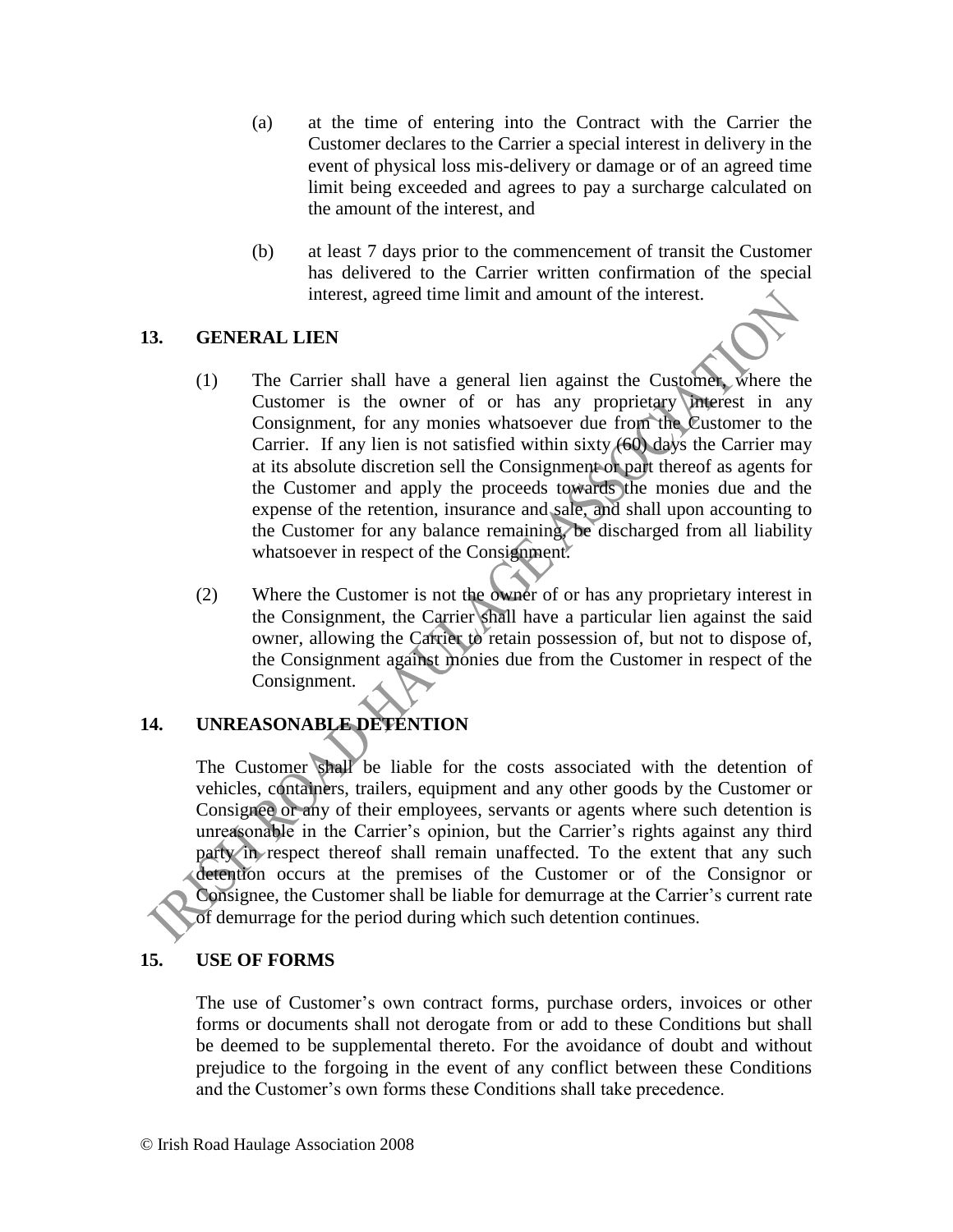#### **16. INDEMNITY TO THE CARRIER**

The Customer shall indemnify the Carrier against:

- (1) All liabilities and costs incurred by the Carrier, its employees, servants or agents (including but not limited to claims, demands, proceedings, fines, penalties, damages, expenses and loss or damage to the vehicle used to transport the Consignment and to other goods on that vehicle) by reason of any error, omission, mis-statement or misrepresentation by the Customer or owner of the Consignment or by any servant or agent of either of them, insufficient or improper documentation or packing, labeling or addressing of the Consignment or fraud as contemplated by Condition 17, and
- (2) All claims and demands whatsoever (including for the avoidance of doubt claims alleging negligence) by whomsoever made and howsoever arising (including but not limited to claims caused by or arising out of the carriage of Dangerous Goods and any claims made or costs levied upon the Carrier by relevant customs and excise authorities) in excess of the liability of the Carrier under these Conditions in respect of any loss or damage whatsoever to, or in connection with, the Consignment whether or not caused or contributed to directly or indirectly by any act, omission, neglect, default or other wrongdoing on the part of the Carrier, its servants, agents or sub-contractors.

#### **17. FRAUD**

The Carrier shall not in any circumstances be liable in respect of a Consignment where there has been fraud on the part of the Customer or the owner, or the servants or agents of either, in respect of that Consignment, unless the fraud has been contributed to by the complicity of the Carrier or of any servant of the Carrier acting in the course of his employment.

# **18. VALIDITY**

If any provision of these Conditions is held by any competent authority to be invalid, unlawful or unenforceable in whole or part, the validity of the other provisions of these Conditions and the remainder of the provision in question shall not be affected thereby.